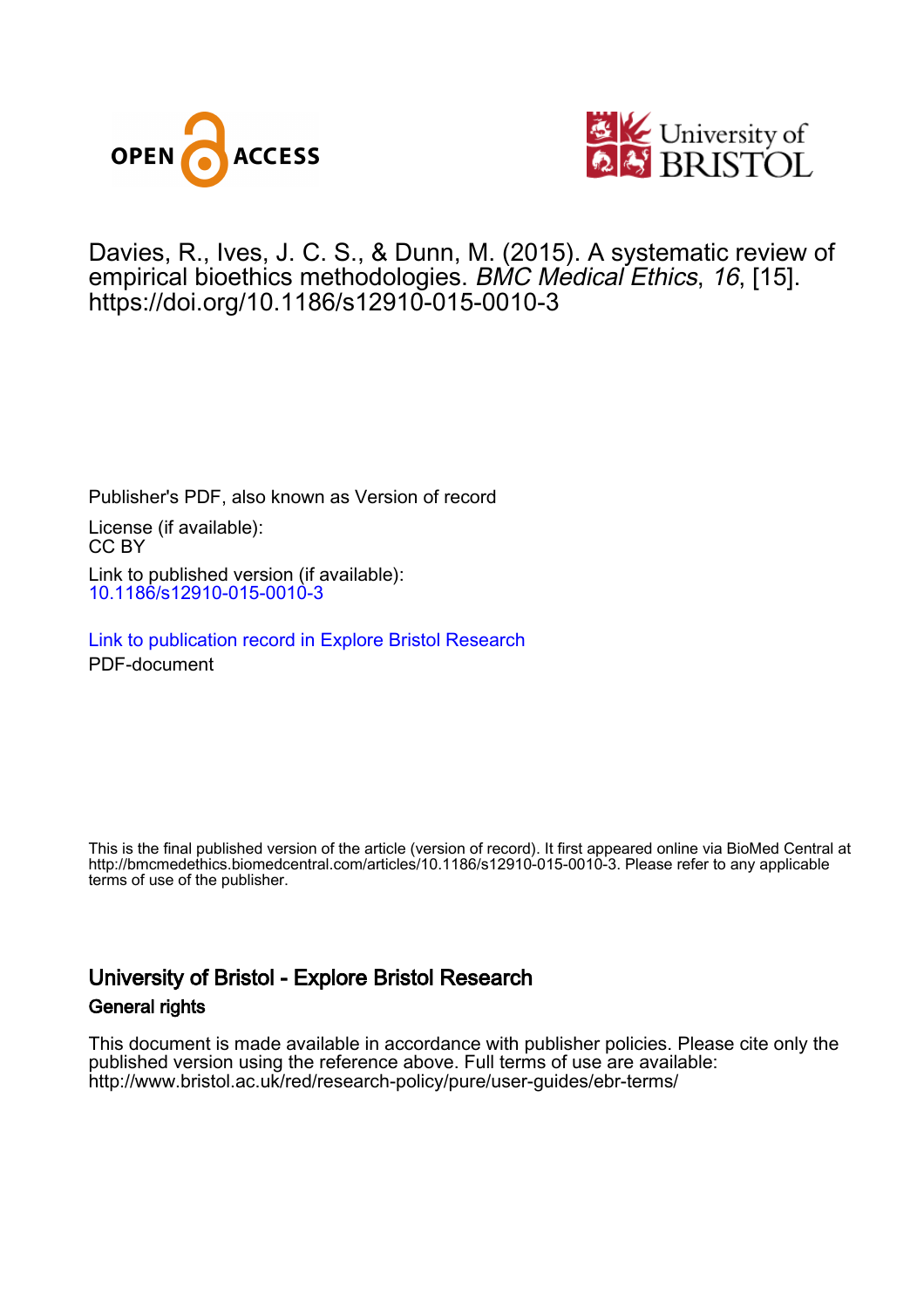# **RESEARCH ARTICLE Example 2014 The SEAR CH ACCESS**



# A systematic review of empirical bioethics methodologies

Rachel Davies<sup>1</sup>, Jonathan Ives<sup>2\*</sup> and Michael Dunn<sup>3</sup>

# Abstract

**Background:** Despite the increased prevalence of bioethics research that seeks to use empirical data to answer normative research questions, there is no consensus as to what an appropriate methodology for this would be. This review aims to search the literature, present and critically discuss published Empirical Bioethics methodologies.

Methods: MedLine, Web of Science and Google Scholar were searched between 15/02/12 and 16/06/13 to find relevant papers. These were abstract reviewed independently by two reviewers with papers meeting the inclusion criteria subjected to data extraction.

Results: 33 publications (32 papers and one book chapter) were included which contained 32 distinct methodologies. The majority of these methodologies ( $n = 22$ ) can be classed as either dialogical or consultative, and these represent two extreme 'poles' of methodological orientation. Consideration of these results provoked three central questions that are central to the planning of an empirical bioethics study, and revolve around how a normative conclusion can be justified, the *analytic process* through which that conclusion is reached, and the kind of conclusion that is sought.

**Conclusion:** When considering which methodology or research methods to adopt in any particular study, researchers need to think carefully about the nature of the claims they wish to generate through their analyses, and how these claims align with the aims of the research. Whilst there are superficial similarities in the ways that identical research methods are made use of, the different meta-ethical and epistemological commitments that undergird the range of methodological approaches adopted rehearse many of the central foundational disagreements that play out within moral philosophy and bioethical analysis more broadly. There is little common ground that transcends these disagreements, and we argue that this is likely to present a challenge for the legitimacy of the bioethical enterprise. We conclude, however, that this heterogeneity ought to be welcomed, but urge those involved in the field to engage meaningfully and explicitly with questions concerning what kinds of moral claim they want to be able to make, about normative justification and the methodological process, and about the coherence of these components within their work.

Keywords: Empirical bioethics, Method, Methodology, Integrated ethics, Coherence, Consensus, Epistemology

# Background

This paper reports a systematic review of methodologies related to a particular kind of empirical bioethics (EB) research – specifically, methodologies that seek to use empirical data about stakeholder values, attitudes, beliefs and experiences to inform normative ethical theorising.

'Empirical bioethics' is a generic and broad term increasingly used to describe a particular kind of research endeavour that seeks to ask and answer questions of bioethical interest in a way that draws on the strengths of both philosophical and empirical analysis [[1-4\]](#page-12-0). Its 'rise' can, in part, be seen as a response to the social science critique of philosophical bioethics, as described by Hedgecoe [[5\]](#page-12-0), which challenges what is seen as 'traditional' philosophical bioethics to become more contextually aware and more grounded in the realities of lived experience. In the context of this review we are, therefore, particularly interested in looking at methodologies that seek to use social scientific data (usually about stakeholder attitudes, beliefs



© 2015 Davies et al.; licensee BioMed Central. This is an Open Access article distributed under the terms of the Creative Commons Attribution License [\(http://creativecommons.org/licenses/by/4.0\)](http://creativecommons.org/licenses/by/4.0), which permits unrestricted use, distribution, and reproduction in any medium, provided the original work is properly credited. The Creative Commons Public Domain Dedication waiver [\(http://creativecommons.org/publicdomain/zero/1.0/](http://creativecommons.org/publicdomain/zero/1.0/)) applies to the data made available in this article, unless otherwise stated.

<sup>\*</sup> Correspondence: [j.c.ives@bham.ac.uk](mailto:j.c.ives@bham.ac.uk) <sup>2</sup>

<sup>&</sup>lt;sup>2</sup>Medicine, Ethics, Society and History, School of Health and Population Sciences, The University of Birmingham, 90 Vincent Drive, Edgbaston, Birmingham B15 2TT, UK

Full list of author information is available at the end of the article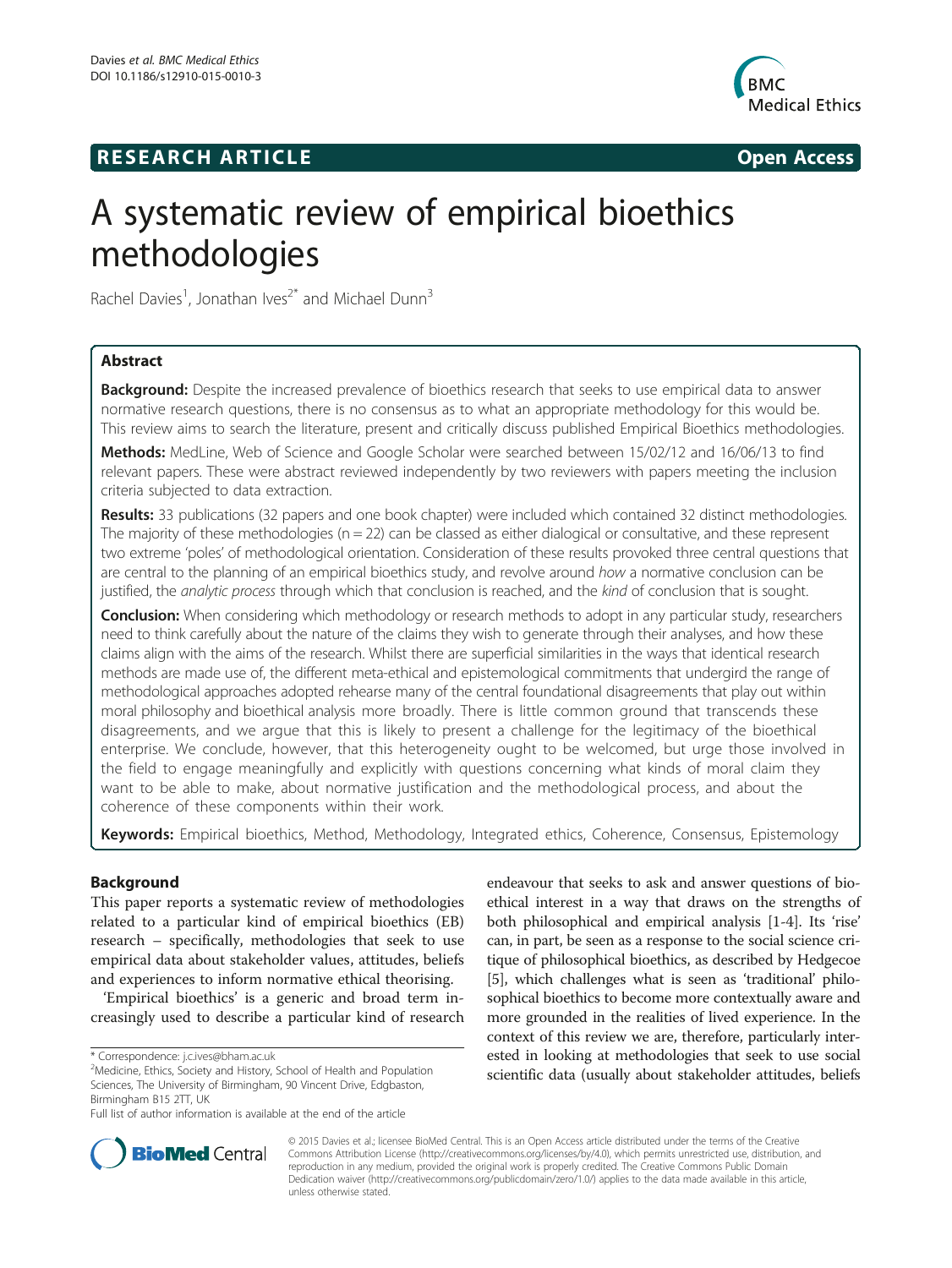and experiences) to inform and enhance ethical analyses of topics of bioethical interest.

Even thus specified, the term 'empirical bioethics' is commonly understood to refer to a wide range of varying methodologies that have different views about how best to respond to the challenge of connecting normative bioethical analysis to the realities of lived moral experience. There is considerable uncertainty about the range and substance of these methodologies, and there remains a difficulty in trying to articulate their aims and content. One standard response has been to articulate typologies that differentiate between different kinds of research endeavour, and a number of useful typologies have, to date, been put forward to describe how philosophical theory and data can be combined [\[6-10](#page-13-0)]. DeVries [[6\]](#page-13-0), for example, offers a four-part typology that distinguishes between practical research strategies that: (i) use empirical data to describe attitudes toward an issue; (ii) use empirical data to explore the likely or actual consequences of bioethical policies and decisions; (iii) use empirical data to explore the 'implicit normativity' in scientific/clinical practice, and (iv) use empirical data to understand the institution of bioethics.

An alternative, and quite different, typology is offered by Molewijk et al. [\[9](#page-13-0)] , who distinguish between different kinds of research strategy by reference to the locus of moral authority in order to clarify how best to arrive at a normative conclusion. Their typology differentiates between four research strategies that: (i) give complete authority to moral theory, and only use empirical data to provide evidence for premises or support factual claims; (ii) give precedence to moral theory but accommodate a one-way relationship between theory and data such that empirical research can be used to refine theory; (iii) give equal authority to both theory and data, such that both theory and interpretation of data can be adjusted in light of the other, and: (iv) remove theory altogether from ethical analysis and focus only on the particulars, which are identified through empirical research.

These typologies of general research strategies are useful because they begin to carve out the field according to what a piece of research might seek to achieve, and helpfully distinguishes between various ways of thinking about the research endeavour. What they do not do is explore the detail of, and differentiate between, different methodologies that fall within each of those strategies. A useful addition to this field would be, therefore, a systematic review of the methodological variation within these strategies. We note that systematic reviews in the field of bioethics are relatively rare, although their use is increasingly proposed [[11,12](#page-13-0)]. The rationale for conducting a systematic review, as opposed to the narrative reviews that we can find in the literature to date, are, as Strech and Sofaer point out: "to reveal a greater range of…information than the informal reviews …

that are usual in bioethics and philosophy, which sample literature using unsystematic, undocumented search methods to the unspecified point at which it seems to the author (often the only author) that [nothing new emerges]" [[11\]](#page-13-0), p122.

This paper reports a systematic review focussing specifically on methodological strategies that seek to draw normative conclusions through the integration of social scientific empirical data collection/analysis and normative/ ethical theorising. This might best be thought of as falling within Molewijk et al's. [\[9\]](#page-13-0) category of both Critical Applied Ethics or Integrated Ethics, and which we describe simply as being 'integrative'. This integrative approach seems to offer the best chance, at least in theory, of genuinely accessing the strengths of both the empirical and the philosophical contributions, and through our engagement with the field to date we felt that it is the approach that has received the most methodological attention, is the most heterogeneous, and is most in need of systematic review. In addition, the report from the first workshop of the UK based Interdisciplinary and Empirical Ethics Network (IEEN) [\[13](#page-13-0)], concluded that there are important questions to ask about, inter alia:

- 1. What kinds of normative conclusions empirical bioethics ought to be aiming for, suggesting that "[t]he debate over whether their research seeks objective and universalisable answers, or more subjective and particularist answers, is perhaps best worked out locally given the particular aims and agendas defined in each research project". [[13](#page-13-0)] p160.
- 2. The way that empirical bioethics seeks to provide justification for its conclusions, stating that "The fundamental question concerning justificatory authority - how we can articulate why and how our conclusions can be considered better, or worse, than anyone else's – remains unresolved". [\[13\]](#page-13-0) p160.

Our focus on this kind of integrated empirical bioethics is, ultimately, premised on our personal interest in pursuing and developing methodologies for bioethics research that take seriously the empirical and the contextual, but which are also concerned with producing normative conclusions and justification for those conclusions. That is not to say this is the only kind of legitimate bioethics activity – only that it is the activity we are primarily concerned with and interested in. It is also a research strategy of central importance to the field of bioethics that has been well-recognised by other scholars as being in need of further development, reflection and scrutiny [[14](#page-13-0)-[16\]](#page-13-0). Other reviews of different kinds of empirical bioethics activity would undoubtedly be a welcome addition to the literature and give rise to different theoretical and methodological implications.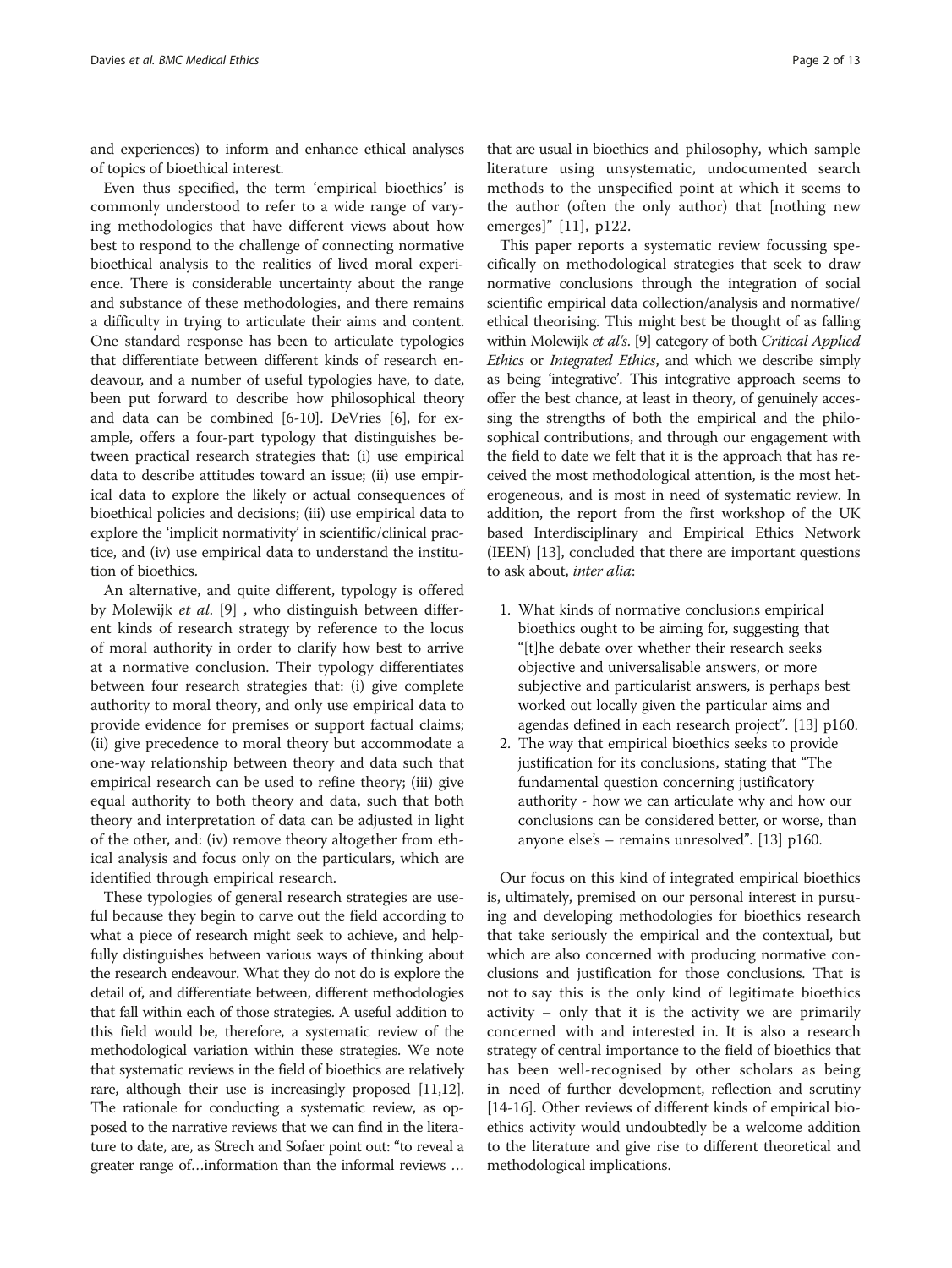With this in mind, this review aimed to:

- 1. Identify the number and range of published 'integrative' empirical bioethics methodologies available.
- 2. Explore differences and similarities between those published methodologies, with a view to identifying and discussing key questions about aims, analytic process and justification that differentiate between different kinds of methodologies.

# **Methods**

The initial search for this review was conducted between February and March 2012. The review was conducted in accordance with the Cochrane guidelines  $[17]$  $[17]$ <sup>a</sup>. Three databases (Google Scholar, Web of Science and MedLine) were searched, up until 16/03/2012. These three databases were chosen because we found that, between them, they indexed all the kinds of journals in which our target papers were likely to be published. Given the time and resource restrictions on the project<sup>b</sup>, we made a conscious decision to use databases that would index likely journals; i.e. those that publish papers around the nexus of medicine, healthcare, ethics, philosophy and research methodologies.

Broad search terms were used to allow for the wide variation in terms we knew to be present in the literature, with a separate set of terms to ensure that only papers including a methodology were returned. The most significant difficulty we had lay in the fact that there is no agreed terminology used to label this kind of research endeavour, and so we aimed to develop a very wide and inclusive search strategy. Numerous scoping searches were performed using Google Scholar to select terms that were able to identify relevant papers without turning up thousands of papers that were irrelevant. The initial search terms, developed after scoping searches, were:

("Empirical Bioethics" OR "Evidence Based Bioethics" OR "Interdisciplinary Bioethics" OR "Empirical Ethics") AND

(Methodology\* OR Method\* OR Process\*)

This produced approximately 1240 search results, of which 37.5% of the first 150 passed title screening.

When applied to MedLine, however, this search produced only 19 results of which 18 passed title screening. This indicated that our search terms were sensitive to keywords used on Google Scholar but not MedLine. The search was therefore extended to include additional and, arguably, less technical terms, that seemed likely to capture papers that talked about relevant methodologies without naming them. These additions increased the sensitivity of the search in Medline, and had no

significant effect in Google Scholar. The final set of search terms used were:

("Empirical Bioethics" OR "Evidence based bioethics" OR "Interdisciplinary bioethics" OR "Empirical Ethics" OR "Social sciences perspectives on bioethics" OR "Empirical Research in Bioethics" OR "Empirical-Ethical Research" OR ""Ethics-Related Empirical Research") AND (Methodology\* OR Method\* OR Process\*)

Truncations were used to cover the second phase of the search in order to include all forms of the words. Both 'methodology' and 'method' were used, to allow for the fact that some authors may refer to the overriding process as a 'method'.

No limits were placed on the publication date, meaning that any relevant papers, regardless of publication date, would be found. A small secondary search was also performed using existing bibliographies of EB literature <sup>c</sup> and by searching the references of included papers.

Search results were title screened by RD for relevance, followed by abstract review against the inclusion criteria (see List of Criteria for inclusion into review). Multiple papers by the same author could be included, as could publications not exclusively aimed at bioethics if they met all other criteria<sup>d</sup>. Abstract review was performed independently by two reviewers (RD and JI), who rated the papers as either 'accept', 'reject', or 'unclear'. Both reviewers met to compare their independent reviews. All abstracts for which there were concordant 'agree' reviews were accepted for data extraction. All papers for which there was a concordant 'reject' review were eliminated. In the case of disagreement, or when either reviewer was unsure, the entire paper was screened followed by the same review process. Included papers were subjected to data extraction using a pre-formed data-extraction sheet, which recorded details on aims, methods and epistemological/ philosophical assumptions (see List of Headings from Data Extraction sheet).

#### List of criteria for inclusion into review

- Paper or book chapter
- Written in English
- Discusses concept of 'EB', even if the phrase itself isn't used
- Details a methodology
- Aims to draw normative conclusions (not just description, sociological analyses or gathering data to support factual premises in argument)
- Does not have to specifically deal with *bioethics* if the methodology is transferrable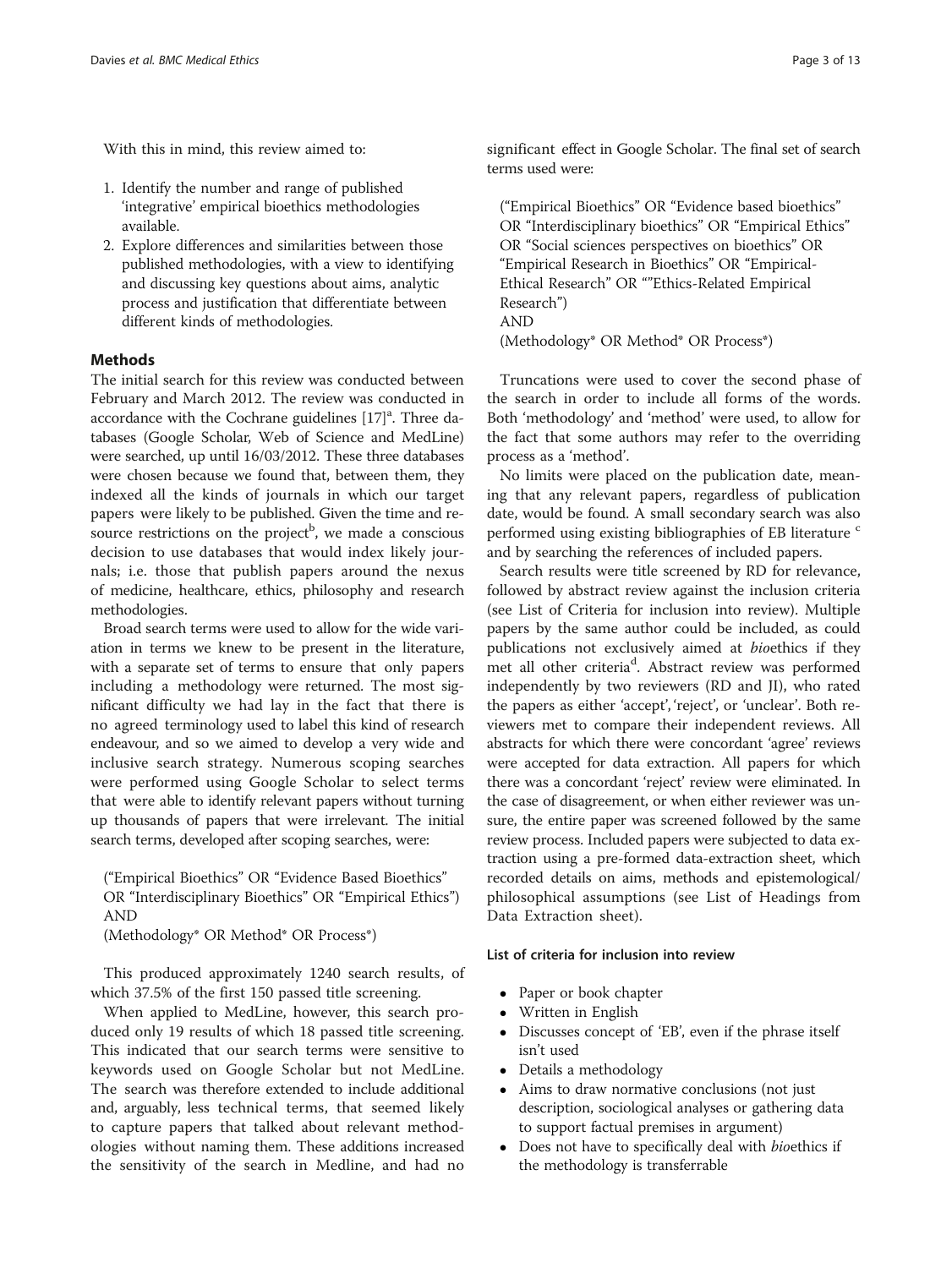#### List of headings from data extraction sheet

- Title of paper
- Author/s
- Name of methodology
- Stepwise procedure given/Overarching process described (tick boxes)
- Linear/Cyclical/Iterative/Other or none (tick boxes)
- Aim of the research/conclusion
- Details of data collection method
- Data analysis method given (if not provided why not/what is said about data analysis)
- Details of method for developing normative outcomes
- Philosophical commitments stated/implied
- Social scientific commitments stated/implied
- Theories in opposition and why: Author stated/ reviewer
- Strengths and weaknesses- Philosophical: Author stated/Reviewer identified
- Strengths and weaknesses- Practical: Author stated/Reviewer identified
- Other notes

The extracted data were then used to categorise the methodologies, with the aim of identifying similarities and differences in the processes used and grouping them according to those similarities.. These process categories were then scrutinised to see if further sub-categories were warranted.

In May 2013 the search was repeated to update the results with a view to publication. The same search terms, databases, screening methods and inclusion criteria were used as in the initial search. This search was limited to show only results published since 2012 to minimise the number of duplications from the original search. Again, a secondary search of included papers' references was undertaken, as well as any recent additions to EB reading list and bibliographies. Methods of review and data extraction were performed as described above.

#### Interpretation and analysis

Data extraction allowed the key methodological characteristics of each paper to be identified and summarised, which helped us begin the interpretive process of categorisation. The papers were then initially categorised and sub-categorised on the basis of the methodological process they use. On occasion, multiple papers, often by the same authors, discussed the same processes and these were combined to remove duplication. One paper described three different methodologies. This resulted in the identification of 32 distinct methodologies, spread across 33 different papers.

The categorisation of papers was driven by our a *priori* focus on methodology; and our analysis was directed towards looking for methodological similarity and dissimilarity and, at least initially, informed by the workshop report on the IEEN (13), which called for more information on justification, process and aims. Our data extraction sheet mirrored differences that we had observed in the literature - for example, was the research process cyclical, linear or iterative? Whilst this helped us to structure our initial thinking, those three categories were not ultimately useful, as they did not fully capture what we felt were the key aspects of the methodologies that were included.

The categories and subcategories we ended up using were generated through a process of reflection and induction. After data extraction was complete, RD, JI and MD met to discuss how to categorise the 32 methodologies, and agreed on an initial two-way categorisation that distinguished between 'dialogical' and 'consultative' approaches, based on a fundamental difference. These two categories arose naturally from the data, as the methodologies tended to either generate normative conclusions with participants through a dialogue, or generate normative conclusions after consulting with participants in some way. We then attempted to place each methodology into one of those categories, and then considered whether those methodologies that did not clearly fit into either category provided evidence that the two categories were wrong, or that these categories needed to be extended. On closer examination, a few methodologies seemed to encompass elements of both categories, and some were clearly neither dialogical nor consultative but had nothing sufficiently in common to generate a new meaningful category. A similar reflective and inductive process was then used to examine methodologies within each category, leading to the consultative category being split into more specific groupings that shared a common and distinctive methodological characteristics.

## Results

A total of 36 publications were initially selected for data extraction. Three were then excluded for not meeting the inclusion criteria, having been included on abstract alone, leaving 33 publications included (see Table [1](#page-5-0)). The PRISMA diagram in Figure [1](#page-7-0) depicts the search and screening process over the two searches conducted.

Figure [2](#page-8-0) (below) illustrates the way the included methodologies were categorised. The majority of the methodologies outlined in these publications  $(n = 22)$  can be classed as either dialogical or consultative, and these represent two extreme 'poles' of methodological orientation. Three methodologies appear to use a combination, or could use either. On one pole we find Dialogical approaches, which are based around the formation of a dialogue between stakeholders and the attempt to reach a shared understanding, in which the analysis, and reaching of a conclusion, is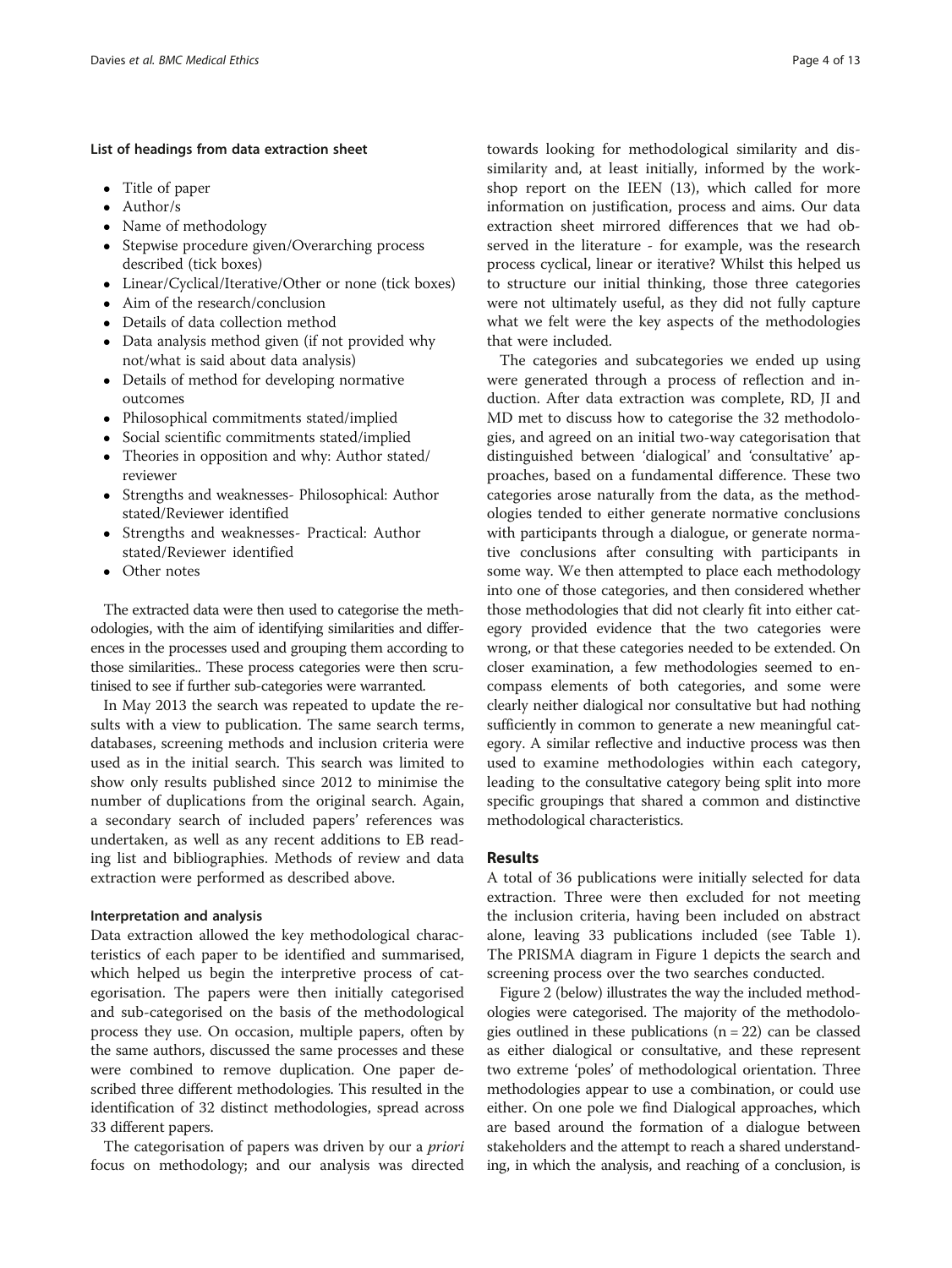# <span id="page-5-0"></span>Table 1 Table showing included publications, with brief summary of methodology described

|                | <b>THE PRIME SHOWING INCREASED PROTECTION</b> WILL DIE SUITING<br><b>ID</b> Publication reference                                                                                                                                                                                  | Methodology                                                         | of memodology acsembed<br>Summary of process described                                                                                                                                                                                                                 |
|----------------|------------------------------------------------------------------------------------------------------------------------------------------------------------------------------------------------------------------------------------------------------------------------------------|---------------------------------------------------------------------|------------------------------------------------------------------------------------------------------------------------------------------------------------------------------------------------------------------------------------------------------------------------|
|                | de Wachter M. Interdisciplinary bioethics: But where do Interdisciplinary Epoche                                                                                                                                                                                                   |                                                                     |                                                                                                                                                                                                                                                                        |
| 1              | we start? A reflection on epoche as method. Journal of<br>medicine and philosophy 1982, 7(3): 275-288.                                                                                                                                                                             |                                                                     | Approach to interdisciplinary working in<br>bioethics, not specific EB methodology                                                                                                                                                                                     |
| $\overline{2}$ | Hoffmaster B. Can ethnography save the life of medical Ethnography<br>ethics? Social science & medicine 1992, 35(12):1421-1431.                                                                                                                                                    |                                                                     | Data (ethnography) driven, non-specific integration<br>and generation of normative conclusions                                                                                                                                                                         |
| 3              | Ten Have H, Lelie, A. Medical ethics research between<br>theory and practice. Theoretical Medicine and Bioethics<br>1998, 19(3):263-276.                                                                                                                                           | Normative Ethnography                                               | Ethnography based consultative approach, giving<br>equal weight to data and ethical theory                                                                                                                                                                             |
| 4              | Richardson J. Empirical Ethics, Or, The Poverty of<br>Ethical Analyses in Economics and the Unwarranted<br>Disregard of Evidence in Ethics. Working paper 120.<br>Centre for Health Program Evaluation, Monash University<br>2001.                                                 | Iterative Population-based<br>Ethics (name assigned by<br>reviewer) | Consultative approach that tests and refines ethical<br>principles in light of population views                                                                                                                                                                        |
| 5              | Battin M. Empirical research in bioethics: the method<br>of" oppositional collaboration. Notizie di Politeia 2001, 18<br>$(67): 15-19.$                                                                                                                                            | Oppositional Collaboration                                          | Methodology for how researchers should approach EB<br>as opposed to describing a research methodology                                                                                                                                                                  |
| 6              | Martin D, Singer P. A strategy to improve priority<br>setting in health care institutions. Health Care Analysis<br>2003, 11(1):59-68.                                                                                                                                              | Describe-evaluate-improve<br>(name assigned by reviewer)            | Consultative approach that compares how a practice<br>is with how it ought to be. No information given as<br>to how it worked out what the practice ought to be                                                                                                        |
| $\overline{7}$ | Borry P, Schotsmans P, Dierickx K. What is the role of<br>empirical research in bioethical reflection and<br>decision-making? An ethical analysis. Medicine, Health<br>Care and Philosophy 2004, 7(1):41-53.                                                                       | Step-wise Empirical<br>Contributions                                | Proposal of how empirical data can be inputted at<br>each stage of a typical ethical decision making<br>process, rather than a presenting a methodology.<br>Data is always subservient to theory                                                                       |
| 8              | Molewijk B., Stiggelbout A, Otten W, Dupois H, Kievit J.<br>Empirical data and moral theory. A plea for integrated<br>empirical ethics. Medicine, Health Care and Philosophy<br>2004, 7:55-69                                                                                      | Integrated Empirical Ethics                                         | Broadly consultative approach which aims to achieve<br>strong interdisciplinary cooperation and the effective<br>dissolution of the fact/value distinction. Suggests that<br>either reflective equilibrium or pragmatic<br>hermeneutics might be able to achieve this. |
| 9              | Reiter-Theil S. Does empirical research make bioethics<br>more relevant? "The embedded researcher" as a<br>methodological approach. Medicine, Health Care and<br>Philosophy 2004, 7(1):17-29.                                                                                      | The Embedded Researcher                                             | Consultative approach where Information gathered<br>by a researcher 'embedded' in a situation is used to<br>inform the ethical decision from the 'inside out'<br>although how exactly this is done is unclear                                                          |
|                | 10 Arnason V. Sensible discussion in bioethics: Reflections<br>on interdisciplinary research. Cambridge Quarterly of<br>Healthcare Ethics 2005, 14(3):322-328.                                                                                                                     | Complementarity Thesis                                              | Data led consultative approach which tests whether<br>stakeholder views stand up to reason. It does not<br>describe how normative conclusions are generated<br>from this approach                                                                                      |
|                | 11 Ebbesen M, Pedersen B. Using empirical research to<br>formulate normative ethical principles in biomedicine.<br>Medicine, Health Care and Philosophy 2007, 10(1):33-48.                                                                                                         | Phenomenological<br>Hermeneutics and Wide<br>Reflective Equilibrium | Uses phenomenological hermeneutics to gather and<br>interpret data (using a partly dialogical and partly<br>consultative approach) and wide reflective<br>equilibrium to conduct the analysis and to generate<br>normative conclusions                                 |
|                | 12 Haimes E, Williams R. Sociology, ethics and the priority Sociology-led Phronesis<br>of the particular: learning from a case study of<br>genetic deliberations. The British Journal of Sociology<br>2007, 58(3):457-476.                                                         | (name assigned by reviewer)                                         | Data led consultative approach where moral theory<br>is only used to "find purchase" on the data. Unclear<br>how normative conclusions are drawn, although it<br>draws heavily on phronesis.                                                                           |
|                | 13 Draper H, Ives J. An empirical approach to bioethics:<br>social science 'of', 'for' and 'in' bioethics research.<br>Cognitie, Creier, Comportament. 2007, 11(2):319-330.                                                                                                        | Encounters with experience                                          | Consultative approach which utilises reflective<br>equilibrium to integrate empirical data and ethical<br>theory. Early and less detailed exposition of ideas<br>presented in a later paper (17)                                                                       |
|                | 14 Widdershoven G, van der Scheer L. Theory and<br>methodology of empirical ethics: a pragmatic<br>hermeneutic perspective. In Empirical ethics in psychiatry.<br>Edited by Widdershoven G, McMillan J, Hope T, Van Der<br>Scheer L. Gosport: Oxford University Press; 2008:23-35. | Pragmatic Hermeneutics                                              | Process involving formation of dialogue between<br>stakeholders and an external analysis followed by the<br>generation hypotheses for policy, which are then put<br>back into the dialogue and refined                                                                 |
|                | 15 Doorn N. Applying Rawlsian approaches to resolve<br>ethical issues: inventory and setting of a research<br><b>agenda</b> . Journal of business ethics 2009, 91(1):127-143.                                                                                                      | Wide Reflective Equilibrium<br>and Overlapping Consensus            | Method for integrating data and theory. Limited<br>detail about how the data is gathered and analysed                                                                                                                                                                  |
|                | 16 Nikku N, Eriksson B. Microethics in action. Bioethics 2006,<br>2(4):169-179.                                                                                                                                                                                                    | Microethics                                                         | Investigation of 'everyday' ethical problems. Unclear<br>as to how this empirical data should be integrated<br>with theory                                                                                                                                             |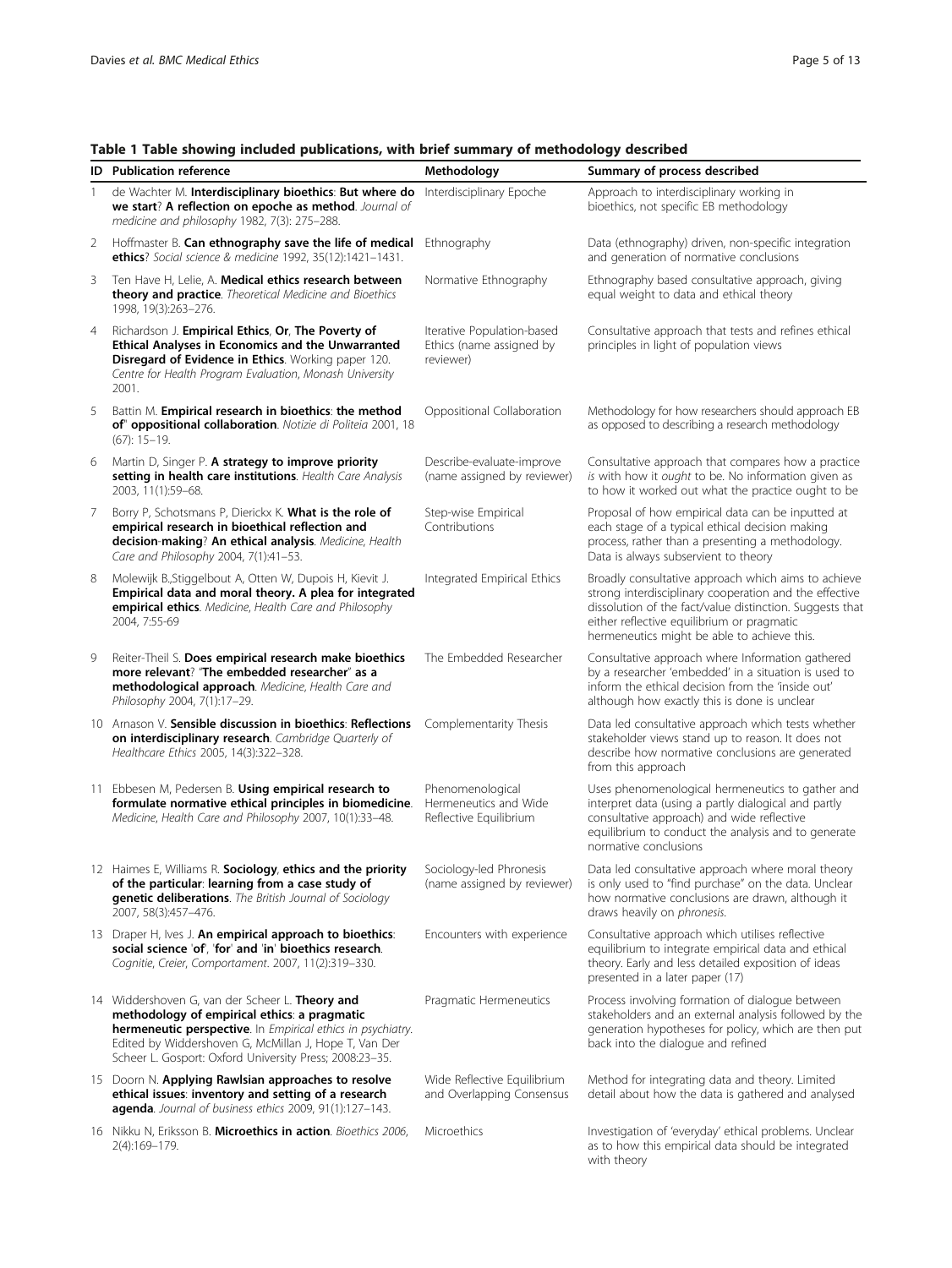# Table 1 Table showing included publications, with brief summary of methodology described (Continued)

|    | 17 Ives J. Draper H. Appropriate methodologies for<br>empirical bioethics: it's all relative. Bioethics 2009, 23<br>$(4):249-258.$                                                                                                                            | Reflective Equilibrium based<br>on 'Encounters with<br>experience'                | Version of the reflective equilibrium approach which<br>gathers data by sending the researcher into the field,<br>and seeks a balance in which data is refined by<br>theory and theory is refined by data.                                                                                                                                                                                             |
|----|---------------------------------------------------------------------------------------------------------------------------------------------------------------------------------------------------------------------------------------------------------------|-----------------------------------------------------------------------------------|--------------------------------------------------------------------------------------------------------------------------------------------------------------------------------------------------------------------------------------------------------------------------------------------------------------------------------------------------------------------------------------------------------|
|    | 18 Leget C, Borry P, De Vries R. 'Nobody Tosses a Dwarf!<br>The Relation between the Empirical and the<br>Normative Reexamined. Bioethics 2009, 23(4):226-235.                                                                                                | Critical Applied Ethics                                                           | Consultative process that uses empirical data<br>throughout to constantly reassess and refine<br>normative outcomes (different exposition of 25)                                                                                                                                                                                                                                                       |
|    | 19 Parker M. Two concepts of empirical ethics. Bioethics<br>2009, 23(4):202-213.                                                                                                                                                                              | Teleological Expressivism                                                         | Consultative process which gives a prominent role to<br>the public legitimisation of proposed policy. Limited detail<br>about the individual steps that comprise this process.                                                                                                                                                                                                                         |
|    | 20 Kim S, Wall I, Stanczyk A, De Vries R. Assessing the<br>public's views in research ethics controversies:<br>deliberative democracy and bioethics as natural<br>allies. Journal of Empirical Research on Human Research<br>Ethics 2009, 4(4):3-16.          | Deliberative Democracy                                                            | A dialogical approach which differs from others as it<br>uses lay accounts and opinions rather than specific<br>stakeholders. The idea of this is to avoid decisions<br>being influenced by those with a vested interest.<br>Limited detail given on how normative conclusions are<br>drawn in this process, but explicit about the legitimacy<br>of conclusions being derived from democratic ideals. |
|    | 21 Schleidgen S, Jungert M, Bauer R. Mission: Impossible?<br>On empirical-normative collaboration in ethical<br>reasoning. Ethical theory and moral practice 2010,<br>$13(1): 59 - 71.$                                                                       | Distinct Methodological<br>Collaboration                                          | A proposal that ethicists and social scientists should<br>work together by following the traditions of their<br>own disciplines and putting their findings together.<br>Limited detail about the process of actually<br>conducting the research.                                                                                                                                                       |
|    | 22 van Delden J, van Thiel G. Reflective equilibrium as a<br>normative-empirical model in bioethics. In Reflective<br>equilibrium: Essays in honour of Robert Heeger, Edited by<br>ven der Burg W. van Willigenburg T. Dordrecht; Springer:<br>1998, 251-259. | Normative Empirical<br>Reflective Equilibrium                                     | A version of reflective equilibrium which uses the<br>moral intuitions of stakeholders for its empirical data                                                                                                                                                                                                                                                                                          |
|    | 23 Widdershoven G, Abma T, Molewijk B. Empirical ethics as<br>dialogical practice. Bioethics 2009, 23(4):236-248.                                                                                                                                             | Response Evaluation<br>Hermeneutics                                               | Dialogical process that begins by giving a voice to<br>the least heard group of stakeholders. The aim is to<br>reach a 'mutual understanding', from which<br>normative conclusions follow.                                                                                                                                                                                                             |
|    | 24 Abma T, Baur V, Molewijk B, Widdershoven G. Inter-Ethics: Inter-ethics<br>Towards an Interactive and Interdependent Bioethics.<br>Bioethics 2010, 24(5): 242-255.                                                                                          |                                                                                   | Dialogical process for decision making in concrete<br>situations. The ethicist acts as facilitator and may<br>draw on ethical theory to enrich the dialogue.                                                                                                                                                                                                                                           |
|    | 25 Leget C, Borry P. Empirical Ethics: The Case of Dignity<br>in End-of-Life Decisions. Ethical Perspectives 2010, 17(2):<br>$231 - 250.$                                                                                                                     | Critical Applied Ethics                                                           | Consultative process that uses empirical data<br>throughout to constantly reassess and refine<br>normative outcomes (different exposition of 18)                                                                                                                                                                                                                                                       |
|    | 26 Frith L. Symbiotic empirical ethics: a practical<br>methodology. Bioethics 2012, 26(4):198-206.                                                                                                                                                            | Symbiotic Empirical Ethics                                                        | Five step consultative approach aiming to refine and<br>develop ethical theory, based on a naturalistic ethics<br>that sees practice and theory as symbiotically related<br>and mutually informing.                                                                                                                                                                                                    |
|    | 27 De Vries M, van Leeuwen E. Reflective equilibrium and<br>empirical data: third person moral experiences in<br>empirical medical ethics. Bioethics 2010, 24(4):490-498                                                                                      | Reflective Equilibrium:<br>Network Model with third<br>person moral experiences   | Variation of wide reflective equilibrium designed to<br>help solve ethical problems in concrete situations.<br>Third person experiences are inputted into the<br>equilibrium with relevant moral theory                                                                                                                                                                                                |
|    | 28 Hunt M, Carnevale F. Moral experience: a framework for<br><b>bioethics research.</b> Journal of medical ethics 2011, 37<br>$(11):658-662.$                                                                                                                 | Moral experience<br>hermeneutics (name<br>assigned by reviewer)                   | Methodology designed to understand the moral<br>practice of a population and therefore does not fully<br>explore how to generate normative conclusions.                                                                                                                                                                                                                                                |
|    | 29 Landeweer E, Tineke A, Widdershoven G. Moral margins<br>concerning the use of coercion in psychiatry. Nursing<br>ethics 2011, 18(3):304-316.                                                                                                               | Dialogical hermeneutics for<br>enhanced stakeholder<br>understanding/Inter-ethics | Dialogical approach that is very similar to <i>inter-ethics</i> (24)                                                                                                                                                                                                                                                                                                                                   |
|    | 30 Schicktanz S, Schweda M, Wynne, B. The ethics of 'public<br>understanding of ethics'-why and how bioethics<br>expertise should include public and patients' voices.<br>Medicine, Health Care and Philosophy 2012,15(2):129-139.                            | Ethics of public<br>understanding                                                 | Proposed tool for making decisions that are congruent<br>with the views of those affected. Uses a consultative<br>approach to gather data but is unclear about how this<br>is analysed and used to make decisions                                                                                                                                                                                      |
| 31 | Dunn M, Sheehan M, Parker M, Hope T. Toward<br>methodological innovation in empirical ethics<br>research. Cambridge Quarterly of Healthcare Ethics<br>2012, 21(4):466-480.                                                                                    | Grounded moral analysis                                                           | A constructivist account that aims for full integration<br>of empirical analysis and normative analysis to develop<br>normative claims that are justified and that have<br>real-world purchase. Methodology centres around an<br>iterative process of empirical research and theory being<br>used to influence and change each other until a<br>normative outcome is shaped by participants            |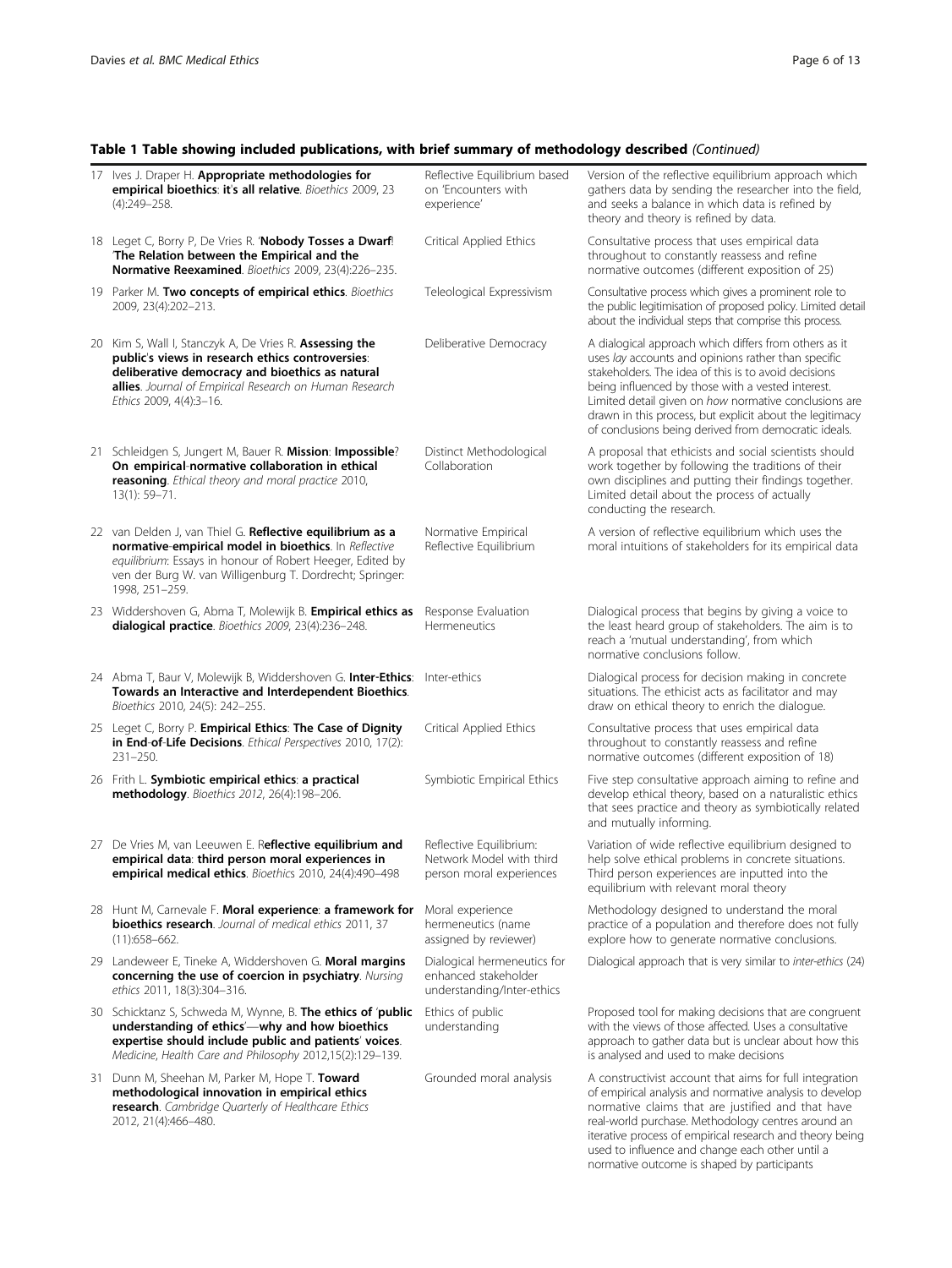|                                                                                                                                                                | Moral conversation               | A dialogical approach coming from the same<br>theoretical standpoint as above. Intended to bring<br>about focussed engagement and reflection within<br>practice by forming a dialogue between stakeholders                                                                                                                                                                                                                                                                                                         |
|----------------------------------------------------------------------------------------------------------------------------------------------------------------|----------------------------------|--------------------------------------------------------------------------------------------------------------------------------------------------------------------------------------------------------------------------------------------------------------------------------------------------------------------------------------------------------------------------------------------------------------------------------------------------------------------------------------------------------------------|
|                                                                                                                                                                | Moral participation              | Again, from the same theoretical standpoint as<br>above. The researcher actively experiences a situation<br>and then undergoes a process of critical reflection<br>which must stand up to ethical reasoning                                                                                                                                                                                                                                                                                                        |
| 32 Rehmann-Sutter C, Porz R, Leach Scully J. How to Relate<br>the Empirical to the Normative. Cambridge Quarterly of<br>Healthcare Ethics 2012, 21(4):436-447. | Phenomenological<br>Hermeneutics | The researcher produces ethical arguments which, on<br>phenomenological foundations, the data provides the<br>conditions to evaluate. Involves hermeneutic 'circles'-<br>including whether the future 'reader' of any<br>conclusion made will consider their findings to have<br>any normative authority                                                                                                                                                                                                           |
| 33 lves J. A method of reflexive balancing in a pragmatic,<br>interdisciplinary and reflexive bioethics. Bioethics 2014.<br>28(6):302-312.                     | Reflexive Balancing              | Although utilising the concept of coherence this<br>methodology is distinct from reflective equilibrium in<br>that it gives initial weighting to certain 'boundary'<br>principles with which coherence is sought but which<br>must then justify their own inclusion. This is likened to<br>a 'null hypothesis' which must be proven or disproven.<br>An explicitly pragmatic process, relying on a naturalistic<br>ethics that focuses on achieving a defensible<br>compromise in genuinely dilemmatic situations. |

#### <span id="page-7-0"></span>Table 1 Table showing included publications, with brief summary of methodology described (Continued)

undertaken by the researcher and participants together. These approaches generally aim to find a resolution to a discrete problem. On the other pole we find Consultative approaches, which tend to utilise an external 'thinker' who gathers data and analyses it independently of the data collection process, and then develops normative conclusions. Essentially, this approach 'consults' with participants to

obtain their views and experiences, but participants do not take part in the process of forming a normative conclusion. In consultative approaches the data can be gathered in any number of ways and may come in many different forms, and the aims of consultative approaches, vary; ranging from theory development to the generation of concrete answers to discrete problems.

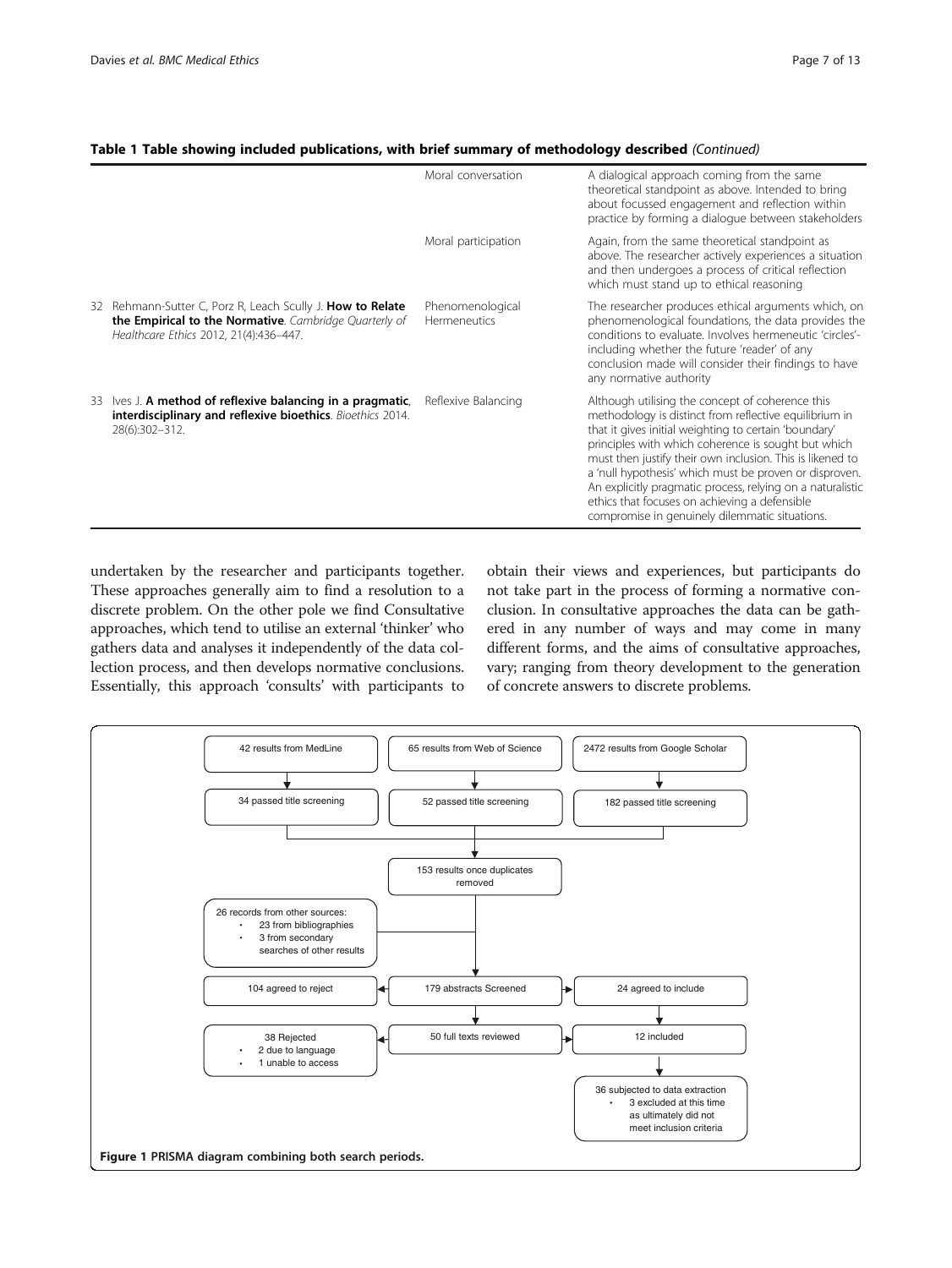

<span id="page-8-0"></span>

The consultative group was highly varied and could be further sub-categorised according to the process used by the 'thinker' (or the researcher). Within the consultative group, five methodologies propose a form of Wide Reflective Equilibrium (RE), and five describe non-RE coherence based methodologies. Eight methodologies were less clear about the consultative process (or method) of drawing normative conclusions - describing a non-specific 'thinkingthrough' (our term). Within this latter group there is considerable variation in where the locus of authority is placed. Four give data priority over theory, one gives theory priority over data, and three give equal weight to both.

Finally, seven methodologies are neither clearly dialogical nor consultative, and three methodologies (pragmatic hermeneutics, deliberative democracy and integrated empirical ethics) may comprise elements of both.

## **Discussion**

The two poles of methodological orientation that we have used to categorise the majority of methodologies are useful in the sense that they provide a very general way of thinking about how a normative conclusion can be reached. In Dialogical approaches, the ethical analysis and reaching of a normative conclusion is part of the research encounter itself. Reaching consensus, in one form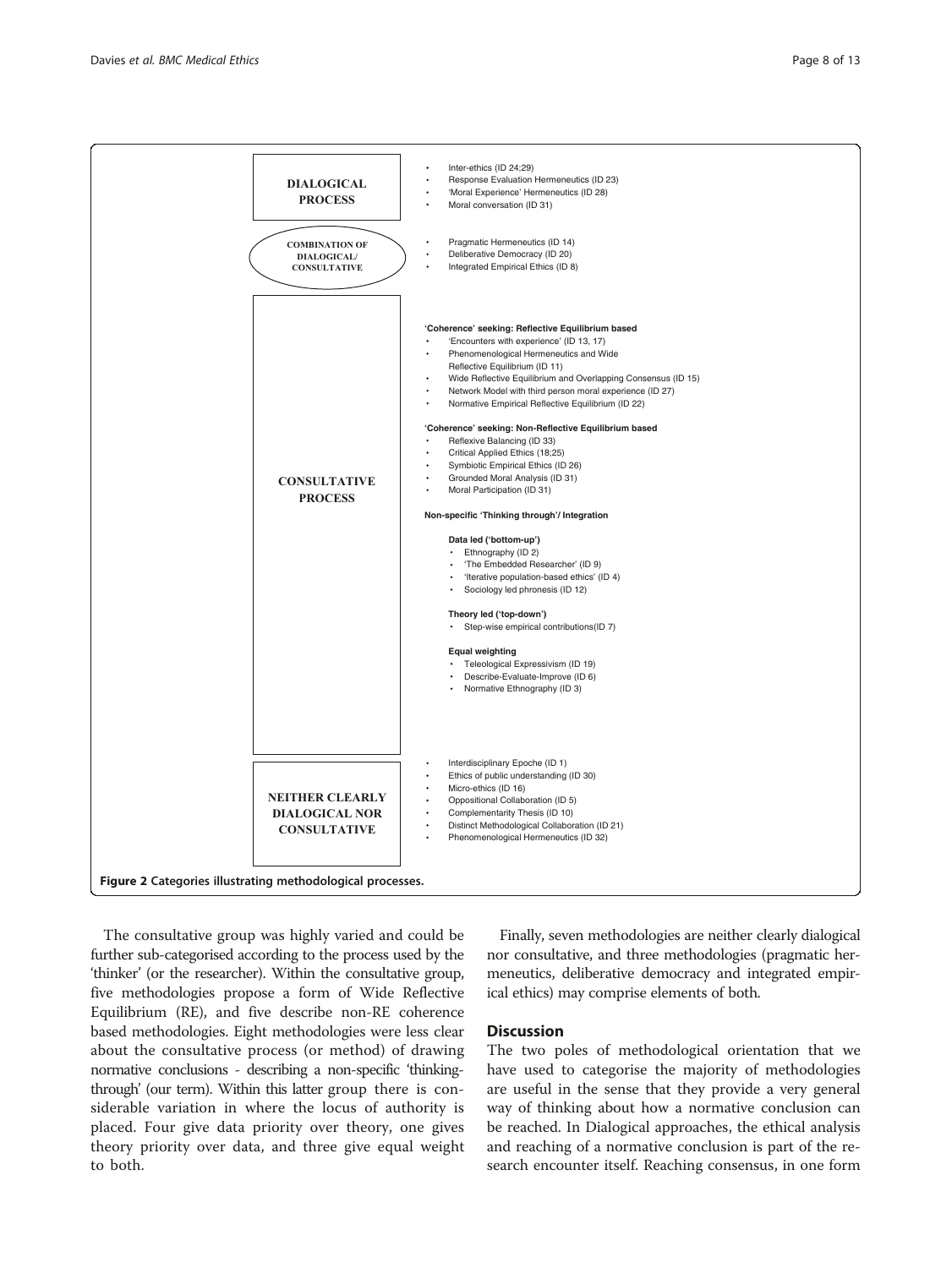or another, plays a significant role here, with moral authority generated, for example, through a hermeneutic 'fusing of horizons' [\[18\]](#page-13-0), or democratic mandate [\[19\]](#page-13-0). By contrast, consultative approaches involve explicit engagement with stakeholder views, but with the ethical analysis being undertaken post-engagement, by the researcher or the research team. In these latter accounts, stakeholders feed into the ethical analysis, but are not involved in it directly. Moral authority, in these approaches, is more likely to come from theoretical soundness.

Distinguishing between these two poles of methodological orientation fails, however, to accommodate the significant differences within the orientations themselves. The consultative orientation, in particular, includes a wide range of divergent methods which assume different epistemological and meta-ethical commitments. What this variation illustrates, quite strikingly, is not only the wide variation in methods, but also the attendant variation in the aims and epistemologies associated with these methods. Different methodologies produce different kinds of knowledge, such that the epistemological status of the conclusions arising out of, for example a project using 'inter-ethics' will be quite different from a project using 'deliberative democracy', 'symbiotic bioethics' or a 'network model with third person moral experience'. Consequently, how normative conclusions are justified – the source of moral authority will be different in each, which will affect the grounds upon which any conclusions can be accepted.

Considering the results of the systematic review, we feel that there are three further questions that are immediately provoked by the data presented above and the broad differences we have observed across the methodologies identified. These questions revolve around how a normative conclusion can be justified, the analytic process through which that conclusion is reached, and the kind of conclusions that are sought. In the remainder of this paper we outline those questions and discuss, briefly, their relevance and importance.

#### How a normative conclusion can be justified: can moral justification be found through consensus or coherence?

This question mirrors a general philosophical debate around what justifies claims to moral knowledge, or to knowledge in general. In-depth engagement with this question may require immersion in philosophical and sociological epistemology, philosophy of science and theories of truth, which we do not have space for in this paper. The main point we are trying to make, here, is that there is a long tradition of philosophical thought that deals with these questions of justification, knowledge and truth, and a commitment to any specific empirical bioethics methodology is likely to involve aligning oneself with a particular epistemology about how a claim to moral knowledge can be justified.

A research method that appeals to consensus to justify a normative conclusion finds moral authority in agreement of some kind. Some 'dialogical' methods rely on hermeneutic philosophy to explain how this agreement works, appealing to a 'fusion of horizons' premised on achieving a shared understanding and interpretation of the world. These methods rely, broadly speaking, on accepting the view that a process of dialogue can lead to people understanding the world in the same way, which leads to agreement on the correct solution. Many dialogical methods are based on facilitating that dialogue e.g. [\[18\]](#page-13-0), and that facilitation comprises the empirical and ethical research project. The normative conclusion generated through that dialogical process becomes the findings of the research. Alternatively, some approaches seek a different kind of consensus: one based on a political philosophical claim about democratic authority rather than a meta-ethical claim about shared interpretation and moral knowledge [[19](#page-13-0)]. Agreement, here, is not the basis of justification but, rather, justification flows from the legitimacy of the democratic processes invoked to draw normative conclusions.

Conversely, a research method that appeals to coherence finds moral authority, broadly speaking, in rationality and consistency. The difficult question that needs an answer is what 'coherence' means, what it looks like, and what has to 'cohere' with what. One option is coherence with moral theory, and a conclusion is coherent if it fits, logically, with a particular theoretical viewpoint. This is one traditional (analytic) philosophical approach, which an integrative empirical bioethics would tend to reject due to the lack of attention it accords to the contingent features of 'real-world' settings. An alternative option is that coherence may be found between data and theory (as in narrow reflective equilibrium) or between a number of relevant considerations (as in wide reflective equilibrium). A research method that draws on coherence will tend to involve some process of balancing, where a coherent position is found between the various relevant considerations.

Many of the consultative approaches identified are based on coherence, the majority of which explicitly refer to wide reflective equilibrium, and seek to find a balance (an 'equilibrium') between, for example: background theories, moral principles, morally relevant facts, moral experiences of others, considered moral judgements of the 'thinker' e.g. [[20\]](#page-13-0). This method gives all the considerations listed equal weighting, with none having greater epistemic authority than any other. An alternative methodology that draws on coherence, reflexive balancing [[1](#page-12-0)], rejects the notion that all considerations have equal epistemic status and uses empirical data to posit 'quasi-foundational moral principles' around which coherence is built; where coherence is sought between mutually supporting principles and claims. In yet another contrasting position, the three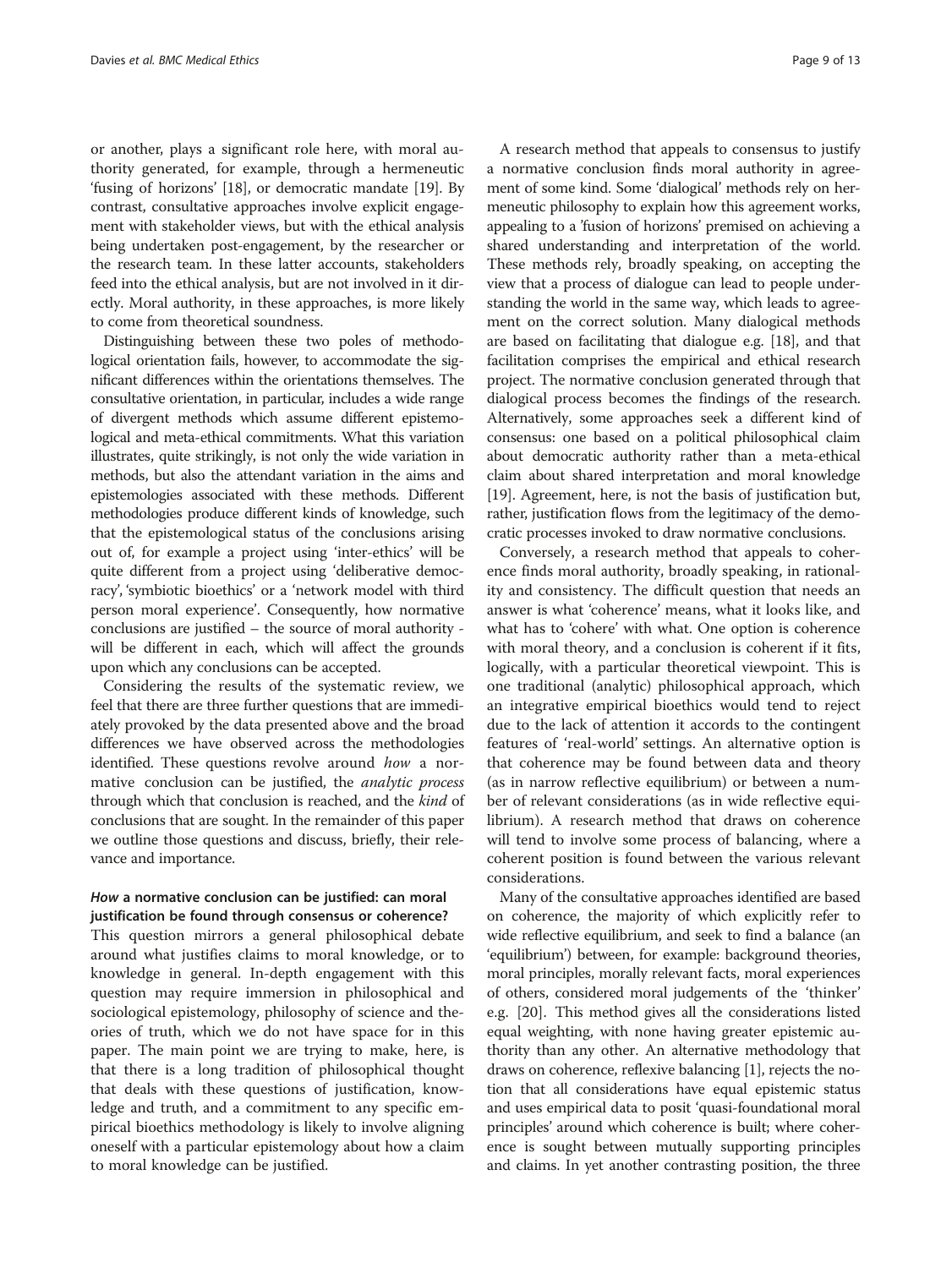methodological approaches put forward by Dunn et al. [[4](#page-12-0)] interpret coherence with reference to argumentative standards in 'real-world' practical reasoning, rather than in terms of any alignment between moral theory and empirical facts. Here, the purpose of the research is to develop normative claims in which there is coherence between universal standards of justification for convincing arguments of all kinds, and relevant contextual considerations that enable agents to be convinced to act in line with the requirements of these arguments.

# The analytic process through which that conclusion is reached: should we prioritise the thinker, the theory or the stakeholders?

One of the most fundamental questions that must be considered is who, or what, should be doing the substantive analytic work in empirical bioethics research. Broadly speaking, in the methods and methodologies identified above we find three possible answers to this question.

First, a methodology where the thinker does the work is reliant upon a single central person (or sometimes central team). This would usually be the researcher, or the research team, who takes the analytic burden and whose judgement is central to the analytic process. Any normative conclusions belong to that 'thinker' (or group of thinkers), and a different, but similarly robust and coherent, thinker (or thinkers) could reach a different conclusion, and this may impact on how the conclusions are presented, requiring, perhaps, a certain amount of reflexivity see [[21](#page-13-0)]. In our sample of included methodologies those that prioritise the thinker tend to be consultative, and these include all the methodologies that draw on reflective equilibrium.

Second, a methodology that prioritises the theory still requires a person to conduct the analysis, but the focus is on the logical and consistent development and application of theory, such that the theory dominates the normative analysis. This kind of method wants to generate conclusions that, once the theory is agreed upon, would be binding for all rational agents (or, at least, all rational agents who subscribe to that theory, thus expressed). In doing this, the 'correct' theory is identified in advance, and one's normative conclusions would be the result of how the theory is applied, given the contingencies of the empirical data that is taken into account. It is noteworthy that some methodologies, for example Frith's 'symbiotic bioethics', attempt to use data to help refine theory, and then apply that more contextualised theory to the problem in hand (rather than deciding on the theory in advance of the research process). Other methodologies, such as Borry et al's 'step wise empirical contributions' [[22](#page-13-0)] aim to input empirical data into various stages of the ethical decision making process, but use the data to support argument defined by theory that is not subject to revision after considering the data.

Third, a methodology that prioritises the stakeholders does away with the central role of the thinker or theory. Instead, the analysis is the product of a group process that connects a broad range of voices to link relevant practical experiences to ethical considerations in a range of differently structured facilitative processes (e.g. discussion groups, interviews). In doing this, the role of the researcher is less central, and becomes more one of facilitation and process than substantive analytic contribution – such as in the dialogical methods identified in our review. The researcher does not generate or own the normative conclusions, but rather discovers and communicates the conclusions reached through the research process (whether that is stakeholder dialogue, democratic consensus, or any other kind of process).

# The kind of conclusion that is sought: should we aim for particularity or generalisability?

The extent to which we might want our conclusions to be particular to a specific time and context, or more universally applicable, will have a significant bearing on the method we choose. Methodologies that prioritise abstract theory may have a better claim to drawing universalisable conclusions than methods that tie an analysis to a specific dataset or a specific group of people. Methodologies that prioritise the particular [[23\]](#page-13-0), for example, or which seek a dialogical consensus between a specific group of people, may have difficulty drawing conclusions that go beyond that particular problem or context. One way of understanding such approaches may be to frame them as action research, with the specific aim of evaluating and changing a discrete area of practice rather than making general claims about ethics. Other methods, for example [[2\]](#page-12-0), explicitly aim to use empirical studies to inform and develop generalisable theory, which can then be applied in other contexts.

If we wish to conduct research that is focussed on a very specific problem, and are not concerned with making generalised moral claims, we need a method that will accommodate this narrow focus. Similarly, if we wish to be able to make universal moral claims, we need a method that either accommodates large scale generalisible empirical research, or that has a process for moving from the particular to the generalisible by way of theory generation, and which has an attendant meta-ethics that we can defend (or at least explain). This question, and the one above, tracks very closely debates in moral philosophy over particularism vs. universalism, and the debate around moral relativism. These debates are concerned respectively with whether or not one can make moral claims that apply universally, and whether or not a moral judgement can only be correct relative to the context about which it is made or the person who made it. Clearly, however one answers the two methodological questions above, one is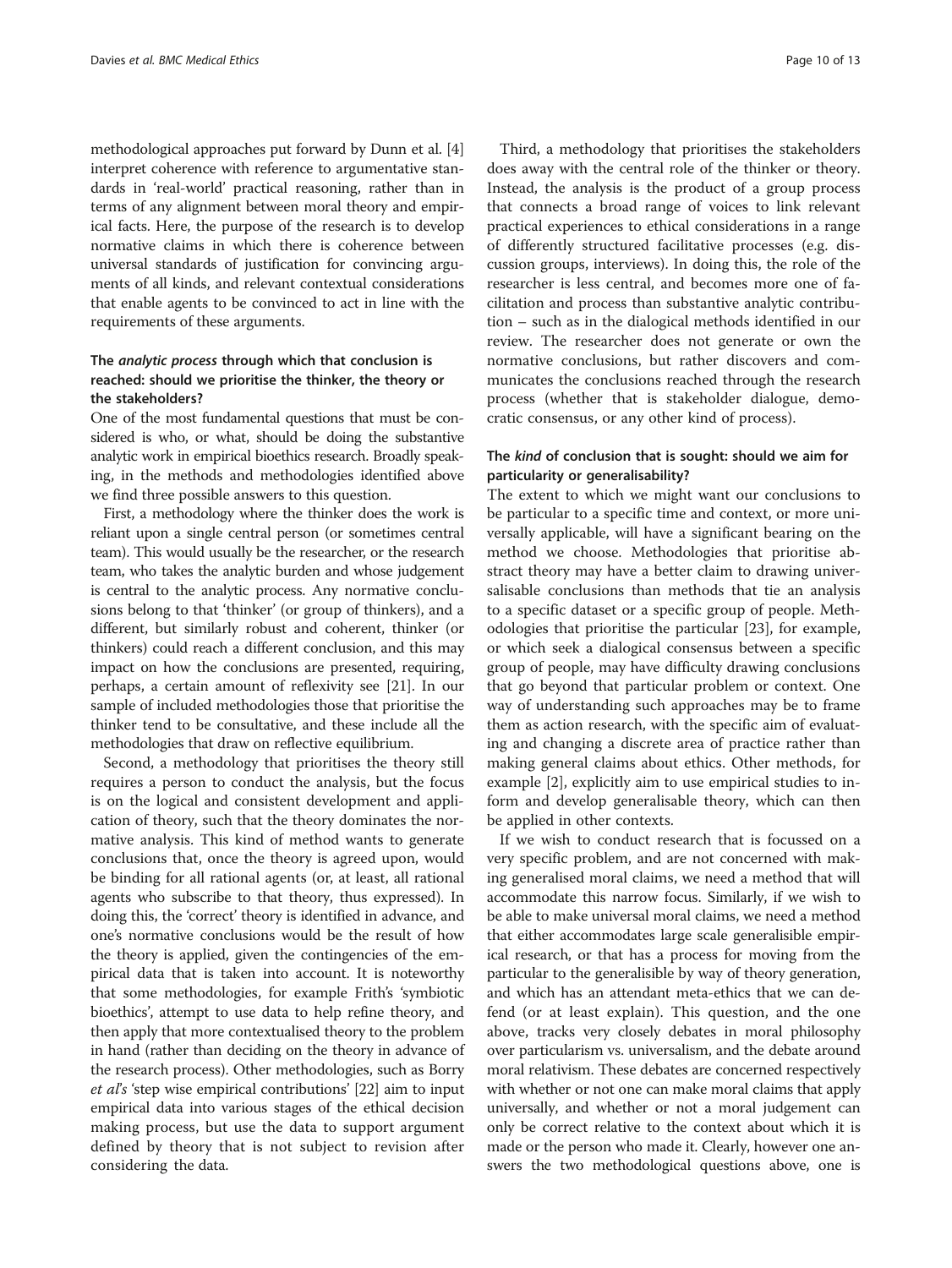making a claim about these debates, and making a statement about which meta–ethical view is correct.

#### Limitations

Before drawing our final conclusions, we need to reflect on the limitations of this review. First, while our search strategy was robust, it is likely that some relevant papers have been missed because our search terms were not as refined and focused as they might have been. The range of different terminology used in this field is significant, and our choice of search terms was based on our existing familiarity with the literature. It is possible that there are papers in existence that are highly relevant that nonetheless use terminology that we are not familiar with. Should those papers exist, our search terms are unlikely to have captured them.

Second, we have been unable to include, or search for, non-English papers, meaning that our review is limited to English language publications. We are aware that there are groups and individuals working on empirical bioethics methods across Europe and beyond, and we have only been able to capture their English language papers. Many people working on this topic may not have published in English at all, and it is a limitation that this work could not be included.

Third, and finally, our analysis and subsequent classification is based on our own (systematic) interpretation of the field, and cannot be considered to be the last word. We feel that our categorisation of the papers identified in the review offers a useful way to look at the strategies, methods and methodologies in empirical bioethics, and through that we have highlighted some specific questions that we feel are important to consider when choosing a methodology. However, the questions we have interrogated are by no means exhaustive or defining of the field.

#### Conclusion

It is important to recognise that the questions we have asked above, about consensus/coherence, particularity/ universalizability, or who/what takes analytic priority, are all interconnected. They concern central questions of normative justification that no empirical ethicist can afford to ignore, and have significant implications for the design of empirical ethics studies. If one is going to design an empirical ethics study correctly, methodological decisions must be responsive to the different theoretical positions that underpin alternative approaches to empirical ethics research. When considering which methodology or research methods to adopt in any particular study, researchers need to think carefully about the nature of the claims they wish to generate through their analyses, and how these claims align with the aims of the research. In disseminating these claims, moreover, researchers must also be able to articulate and defend one or more of these

positions in order to convince their audiences about the veracity and scope of the normative conclusions they draw.

The pressing need to engage with these kinds of question is highlighted by increasing calls for more public engagement in policy relevant ethical deliberation. A good example of this is the recent Nuffield Council on Bioethics working party on emerging biotechnologies, which calls for a 'public discourse ethics'. This report [[24\]](#page-13-0), in chapter 4, discusses the virtues and benefits of engaging the public in these policy debates, such as candour, sustainability, equity, accountability (mirroring the kind of language used to talk about patient and public involvement in health and policy research more generally), but does not consider how this can be achieved, and seems to take for granted that it is (a) possible and (b) methodologically unproblematic.

The observations made in this paper highlight the fact that this kind of methodology is anything but unproblematic. Even within the relatively narrowly defined 'integrative' approaches to empirical bioethics that we have focused on, there is little in common between the various traditions of empirical ethical enquiry that we have identified. Whilst there are superficial similarities in the ways that identical research methods are made use of, the different meta-ethical and epistemological commitments that undergird the range of methodological approaches rehearse many of the central foundational disagreements that play out within moral philosophy and bioethical analysis more broadly. There is little common ground that transcends these disagreements, and the disparate nature of the methodological literature arguably makes it difficult to view empirical bioethics as a coherent (and ultimately legitimate) research enterprise. It has not developed as a cohesive body of work with a shared intellectual heritage and agreed standards, as one might see in an established discipline or methodological tradition. Rather, it has emerged as a body of work comprising distinct and entirely bespoke methodological responses to a 'problem' that is not always clearly defined, or understood in the same way.

In our view, the heterogeneity we have observed is not a problem in itself. Difference adds to the richness of the field and, certainly in its infancy, a field such as empirical bioethics will surely benefit from experimentation and variety. The methodological and epistemological differences we have seen, even within the narrow scope of 'integrative' approaches, are no more trenchant than the differences we might observe, for example, within the social sciences, and the differences seem to reflect legitimate theoretical disagreements over the purpose and nature of ethical enquiry.

This does, however, make it difficult, if not impossible, to critically assess a piece of empirical bioethics work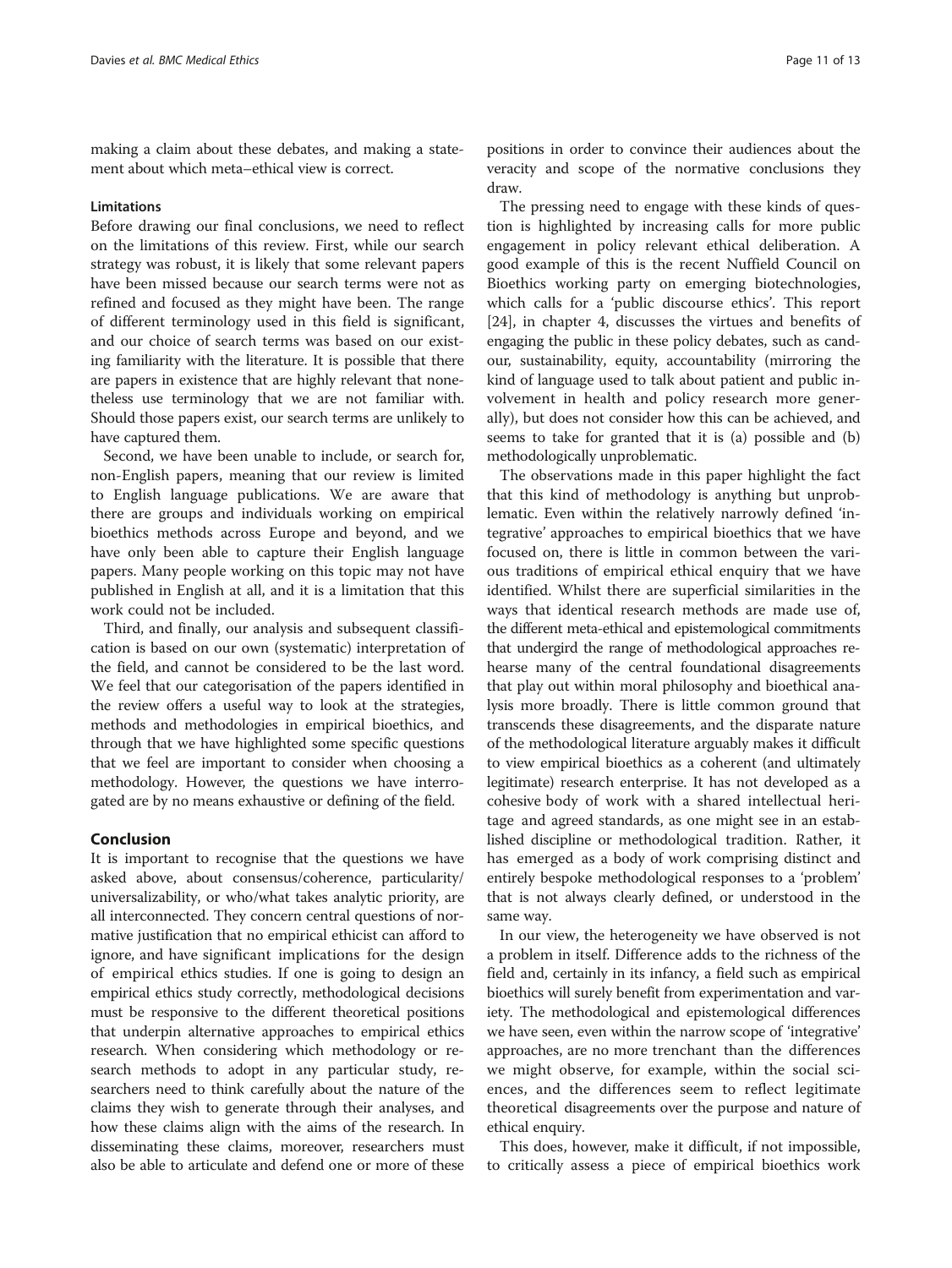<span id="page-12-0"></span>with reference to anything outside of the work itself. The fact that the emerging literature tends to focus on developing and articulating methodologies that are bespoke to particular sets of questions, in a particular context, makes it difficult to look at a piece of work from an external perspective and assess its quality, because all of the justificatory work has to be done almost from scratch to validate that piece of work. The nature of this (early) work is that it is experimental, creative, and crosses disciplinary boundaries, and there is not an established canon of literature that can be referred to. A pioneer, if we might use that analogy, has to go it alone.

When we consider these characteristics alongside the requirements of funding and publication, and the (understandable) imperfections of peer review, it is not difficult to see how work in empirical bioethics could struggle to find a place. The shortcuts that can be taken when explaining and justifying work undertaken within clear disciplinary silos are not available to empirical bioethics. There is no standard approach to cite, there is no accepted methodology or set of methods to fall back on, and the process of offering justification for every methodological choice from first principles takes a lot of space, which is rarely available.

One way forward may be to attempt to find some level of consensus on what is required of an empirical bioethics methodology, and what standards we might use to assess the quality of work proposed and/or undertaken under this broad umbrella. Establishing a consensus that outlines areas of agreement may be able to provide some external and relatively concrete validation for at least some kinds of work. Such areas of agreement might include, for example: what assumptions one may legitimately make, and whether the theoretical assumptions behind one's approach need to be stated, explained or fully justified (from first principles).

Our concern about that kind of solution (aside from the, perhaps obvious, difficulty of reaching a consensus), is that the field may not be mature enough to put any of these questions to bed, and given that it would be damaging to the legitimacy of the empirical bioethics endeavour to try to avoid them.

For now, our view is that everyone working in this field must live with a great deal of uncertainty, and will have to work hard to explain what they are doing and why it ought to be taken seriously. If we are trying to do a new kind of ethics, using new kinds of methodologies, then we should be put under pressure to justify and articulate that new approach clearly. At this stage in the development of empirical bioethics, that means engaging explicitly and meaningfully with questions concerning the kinds of moral claim that empirical bioethicists want to be able to make, about normative justification and the methodological process, and about the coherence of these different components of their work. So long as this is done, the evident heterogeneity doesn't matter, and should in fact be welcomed.

# **Endnotes**

<sup>a</sup>The Cochrane handbook is intended to be used for systematic reviews of interventions. In light of this not all stages were relevant.

<sup>b</sup>The project was carried out as an undergraduate student project, with a strict time limit and limited resources.

 $\Omega$ <sup>c</sup>Bibliographies were supplied by JI and MD, which were generated for teaching purposes.

d Background reading suggested a body of literature on methodologies within business ethics which could also be relevant to this research.

#### Abbreviations

EB: Empirical bioethics; RE: Reflective equilibrium.

#### Competing interests

Two of the authors of this paper [JI and MD] are also authors or co-authors of three of the papers reviewed in this study. However, the authors believe that the systematic inquiry undertaken in this paper is transparent, reproducible, and sufficiently neutral.

#### Authors' contributions

All authors contributed to the design of the review. RD undertook the primary review work for an undergraduate student project, under supervision of JI and MD. RD produced the first draft of the paper, which was extensively redrafted by JI with significant input from MD. All authors read and approved the final manuscript.

#### Authors' information

RD is an FY1 doctor who undertook this research as part of her intercalated degree in Healthcare Ethics and Law at The University of Birmingham, UK. JI is a Senior Lecturer in Bioethics at the University of Birmingham, and MD is a Lecturer in Health and Social Care Ethics at Oxford University.

#### Acknowledgments

We would like to thank the four reviewers who gave us very insightful and constructive feedback on the paper. This work was supported/funded (in part) by the intercalated Population Sciences and Humanities course at the University of Birmingham.

#### Author details

<sup>1</sup>C/O Medicine, Ethics, Society and History, School of Health and Population Sciences, The University of Birmingham, 90 Vincent Drive, Edgbaston, Birmingham B15 2TT, UK. <sup>2</sup>Medicine, Ethics, Society and History, School of Health and Population Sciences, The University of Birmingham, 90 Vincent Drive, Edgbaston, Birmingham B15 2TT, UK. <sup>3</sup>The Ethox Centre, Nuffield Department of Population Health, University of Oxford, Rosemary Rue Building, Old Road Campus, Headington, Oxford OX3 7LF, UK.

#### Received: 12 August 2014 Accepted: 20 February 2015 Published online: 07 March 2015

#### References

- 1. Ives J. A method of reflexive balancing in a pragmatic, interdisciplinary and reflexive bioethics. Bioethics. 2014;28(6):302–12.
- 2. Frith L. Symbiotic bioethics: a practical methodology. Bioethics. 2010;26(4):198–206.
- 3. Borry P, Schotsmans P, Dierickx K. The birth of the empirical turn in bioethics. Bioethics. 2005;19(1):49–71.
- 4. Dunn M, Sheehan M, Parker M, Hope T. Toward methodological innovation in empirical ethics research. Camb Q Healthc Ethics. 2012;21(4):466–80.
- 5. Hedgecoe A. Critical bioethics: beyond the social science critique. Bioethics. 2004;18(2):120–43.